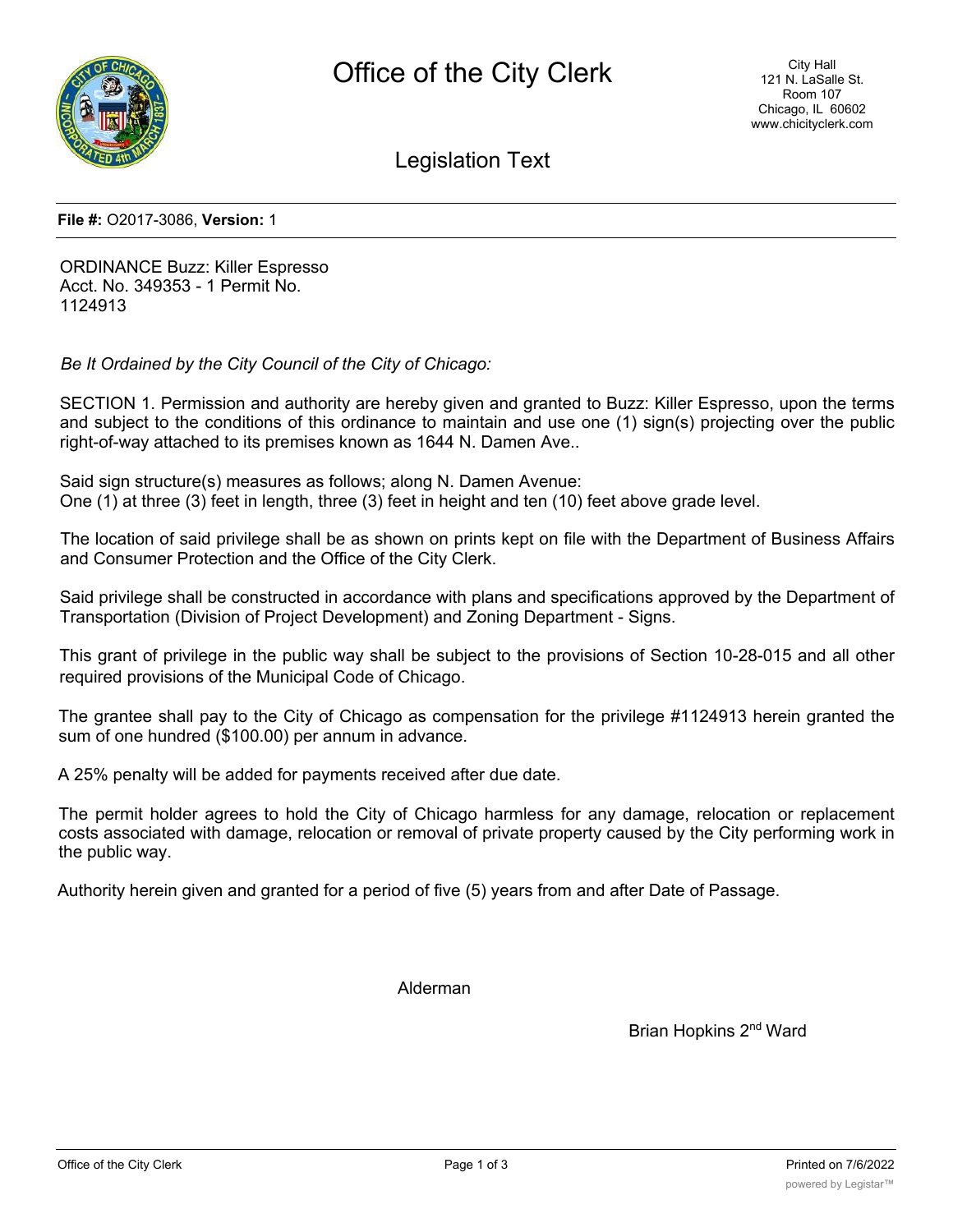(Page 2 of 4)

Page 1

Sf tiftes tto ajptnral tax a IMo ctrattS, ai em after rsgassatatfego terciB. I dm

I B&rattad tbst I oajtrataal t&ct &fc

scale MC ttCAUE i oamm BMSX MUSS E8CBB8C0 1840 M. BAMBM<br>CUSTOMER APPROVAL WW SHOWING SIGN ON LOCATION

ob ocwptlm all aootsts of ttda dnnihg Tab tettota trtsaA, qmdflsatlfoi, dlestslmn, jjuHIbii i igretetltaa b lilt listen m wxalarta tal nay at Batch Biaalootnred protest amril;

Department ol'Business Affairs and Consumer Protection Small Business Center - Public Way Use Unit City Hall-121 N LaSalle Street, Room 800 • Chicago, IL 60602 3I2-74-GOBIZ/312-744-6249 • (312) 744-1944 (TTY) hllp /AvAvw cilvofehicaeo org/bacp

**03/29/2017**

## **Alderman Brian Hopkins**

Ward # 02 City of Chicago City Hall, Room 200 121 North LaSalle Street Chicago, Illinois 60602

## **Re: An ordinance to use and maintain a portion of the public right-of-way for one (1) sign(s) for Buzz: Killer Espresso, adjacent to the premises known as 1644 N. Damen Ave..**

## **Dear Alderman Brian Hopkins:**

The applicant referenced above has requested the use of the public right-of-way for a sign(s). An ordinance has been prepared by the Department of Business Affairs and Consumer Protection - Small Business Center-Public Way Use Unit for presentation to the City Council. Because this request was made for properties located in your ward, as approved by you as per the attached, I respectfully request that you introduce the attached ordinance at the next City Council meeting.

If you have any questions regarding this ordinance, please contact Anthony Bertuca at (312) 744-5506.